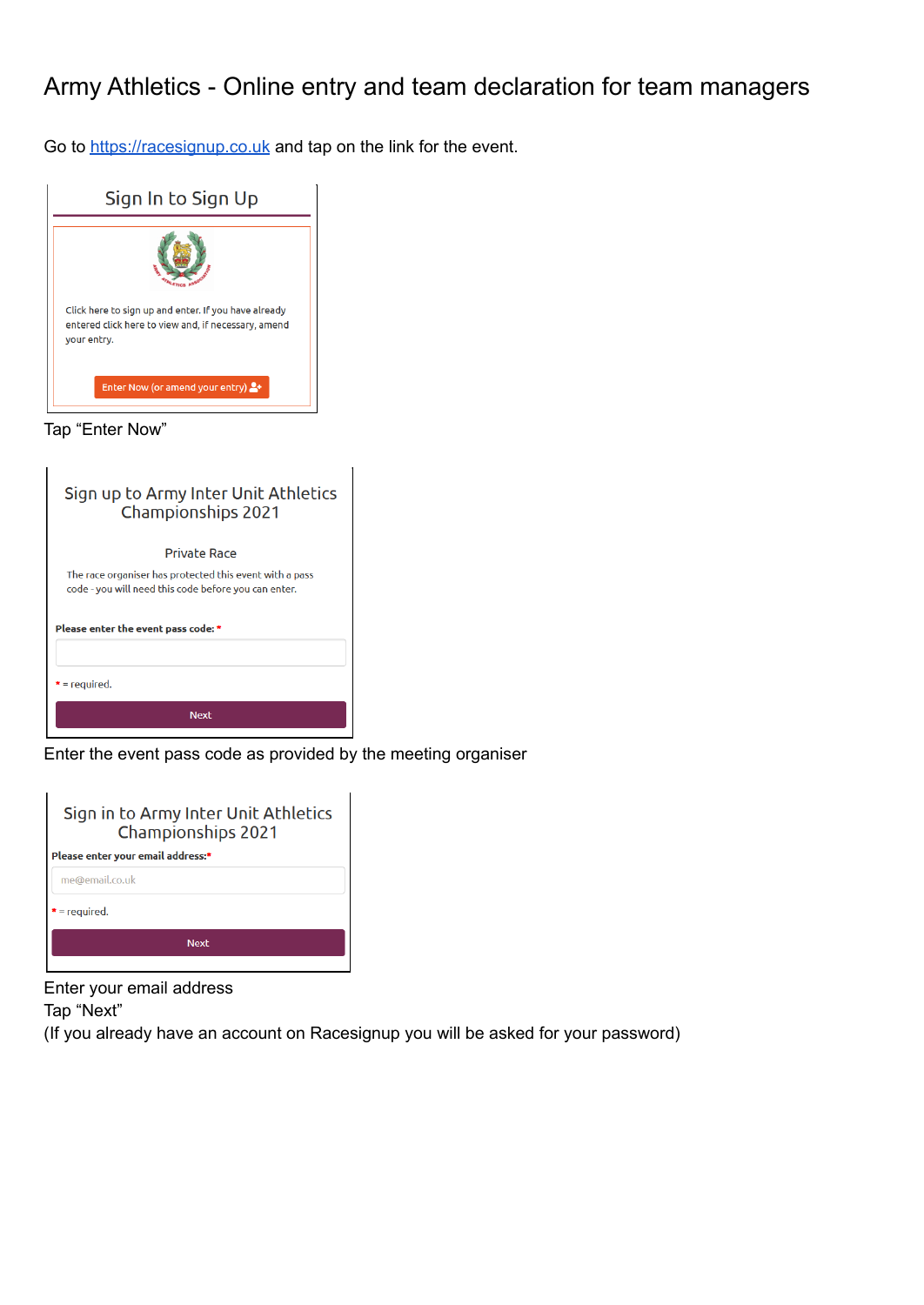| <b>Your details</b>                                                                                    |  |  |
|--------------------------------------------------------------------------------------------------------|--|--|
| First name:*                                                                                           |  |  |
|                                                                                                        |  |  |
| Your first or given name                                                                               |  |  |
| Surname:*                                                                                              |  |  |
|                                                                                                        |  |  |
| Your surname or family name                                                                            |  |  |
| Password:*                                                                                             |  |  |
| Password                                                                                               |  |  |
| Choose a password for your account - at least 6 characters<br>long, maximum 30 characters              |  |  |
| Confirm password:*                                                                                     |  |  |
| Password                                                                                               |  |  |
| Please confirm your password                                                                           |  |  |
| $* = required.$                                                                                        |  |  |
| By creating your account you agree to our Privacy Policy and<br>our Terms and Conditions for Entrants. |  |  |
| Continue                                                                                               |  |  |

Enter your first name, surname and a password of your choice at least 6 characters in length Tap "Continue"

|                                      | <b>Edit Unit Details</b> |  |
|--------------------------------------|--------------------------|--|
| Unit:*                               |                          |  |
| 27 Regt RA                           |                          |  |
| Team captain rank & name:*           |                          |  |
| <b>WO1 Davis</b>                     |                          |  |
| Team captain mobile:*<br>07777777777 |                          |  |
| Team captain email:*                 |                          |  |
| peter.davis@ymail.com                |                          |  |
|                                      |                          |  |
|                                      |                          |  |

Provide your correct unit name with the correct capitalisation. This is how it will appear on the results. Provide your rank and name

Provide your mobile number Tap "Update"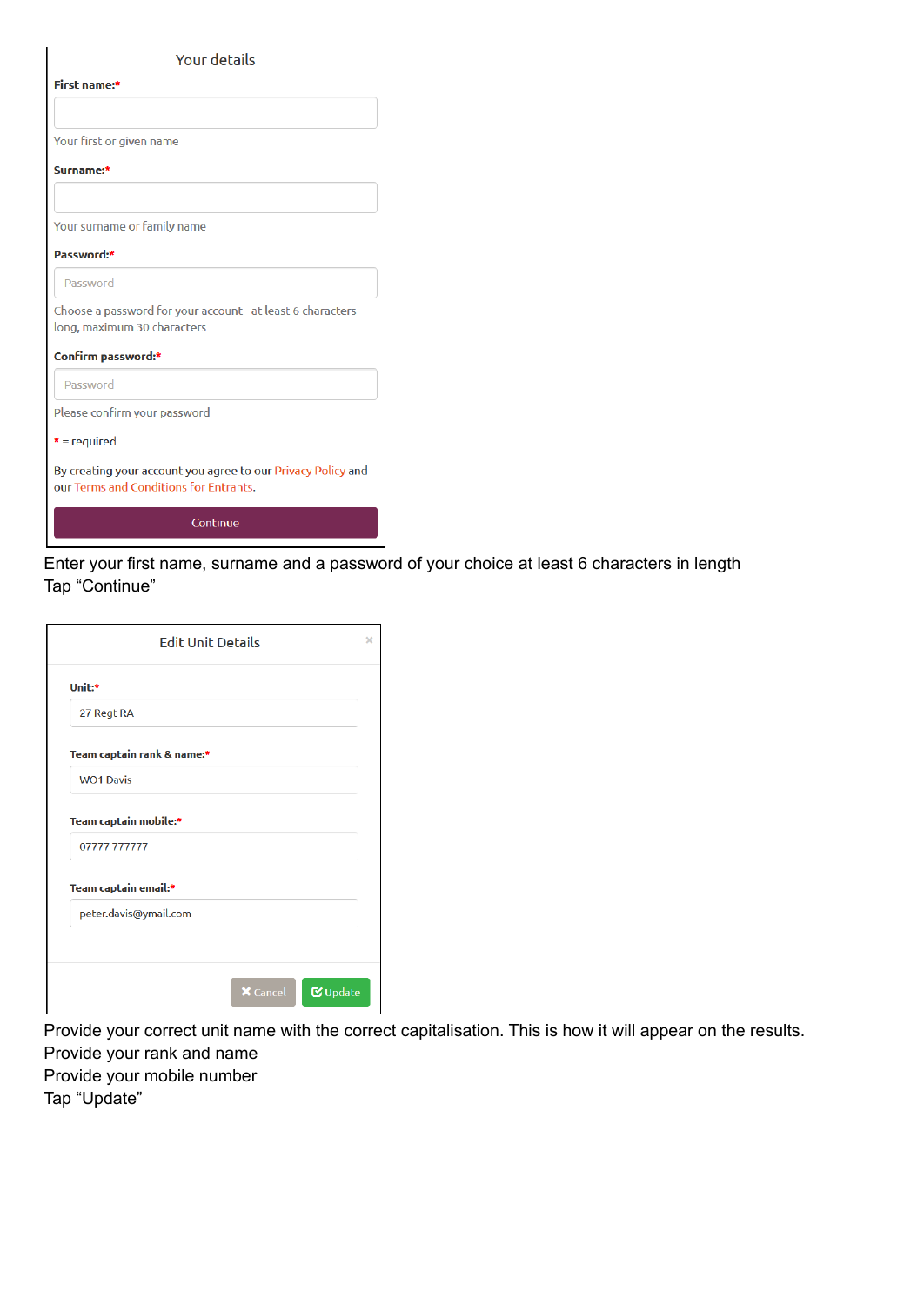| <b>Team Declaration for Army</b><br><b>Inter Unit Athletics</b><br><b>Championships 2021</b> |             |                   |  |
|----------------------------------------------------------------------------------------------|-------------|-------------------|--|
| Unit Details for 27 Regt RA                                                                  |             |                   |  |
| Unit                                                                                         | 27 Regt RA  |                   |  |
|                                                                                              |             | Edit Unit details |  |
| 27 Regt RA Teams                                                                             |             |                   |  |
| $\blacktriangle$ Add Team                                                                    |             |                   |  |
| Team                                                                                         | Competition | <b>Members</b>    |  |

You are now ready to enter your team(s). You can enter one unit team and optionally one female team. Tap on "Add Team"

| <b>Add New Team</b>                                                                                   |                                  |  |
|-------------------------------------------------------------------------------------------------------|----------------------------------|--|
| Team name:*                                                                                           |                                  |  |
| 27 Regt RA - F                                                                                        |                                  |  |
| For male teams this is the same as your unit. For female<br>teams format is Unit - F<br>Competition:* |                                  |  |
| Female                                                                                                |                                  |  |
|                                                                                                       | <b>H</b> Save<br><b>X</b> Cancel |  |

Provide the team name. This is your unit name for male teams or your unit name followed by " - F" for a female team.

Select the competition as Major Unit, Minor Unit or Female Tap "Save"

| 27 Regt RA Teams |                    |                |  |
|------------------|--------------------|----------------|--|
| + Add Team       |                    |                |  |
| <b>Team</b>      | <b>Competition</b> | <b>Members</b> |  |
| 27 Regt RA - F   | Female             | Д              |  |

You can now declare the members of your team. Tap on the green button under "Members"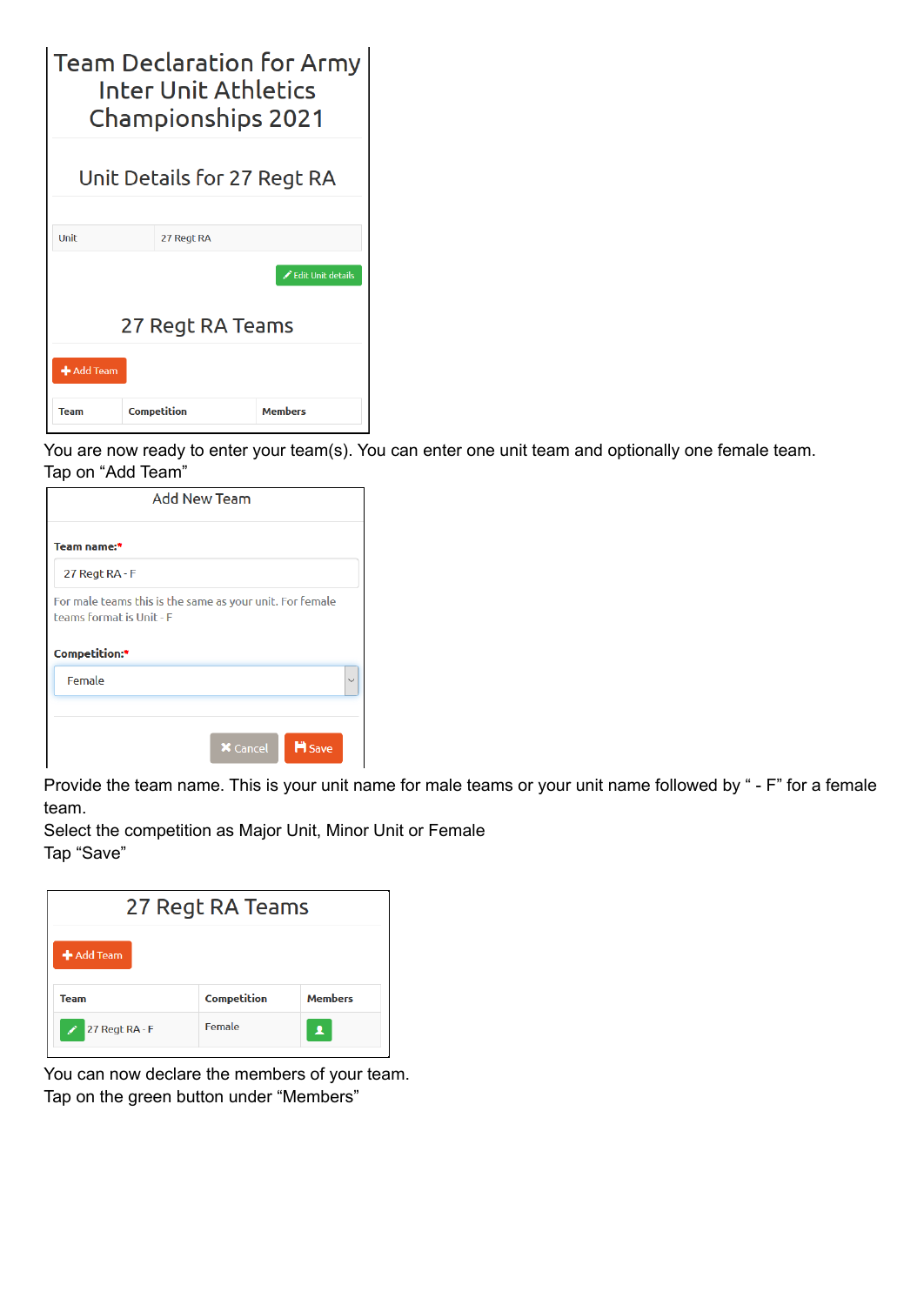| 27 Regt RA - F - Team<br>Members |               |               |  |
|----------------------------------|---------------|---------------|--|
| ← Back to Teams                  |               |               |  |
| <b>Name</b>                      | <b>Event</b>  | <b>String</b> |  |
| <<< Click to nominate            | Women's 100m  | A             |  |
| <<< Click to nominate            | Women's 200m  | A             |  |
| <<< Click to nominate            | Women's 400m  | A             |  |
| <<< Click to nominate            | Women's 800m  | A             |  |
| <<< Click to nominate            | Women's 1500m | A             |  |

For each event that you want to nominate an athlete, click on the pencil button

| <b>Edit Entry</b>                                                                  | ×          |
|------------------------------------------------------------------------------------|------------|
| Rank:                                                                              |            |
| <b>SSgt</b>                                                                        |            |
| <b>First name:</b>                                                                 |            |
| Joanna                                                                             |            |
| Surname:                                                                           |            |
| <b>Berry</b>                                                                       |            |
| For relays only: List your runners as in Smith, Jones,<br>Brown, Rogers<br>Event:* |            |
| Women's 100m                                                                       |            |
| String:                                                                            |            |
| Women's 100m Female A                                                              |            |
|                                                                                    |            |
|                                                                                    |            |
|                                                                                    | $H$ Update |

Provide the rank and first name and surname of the athlete.

Note that for the relay events provide the rank and name of each leg runner in order as in SSgt Berry, Gnr Smith, LCpl Jones, Capt Lewis Tap "Update"